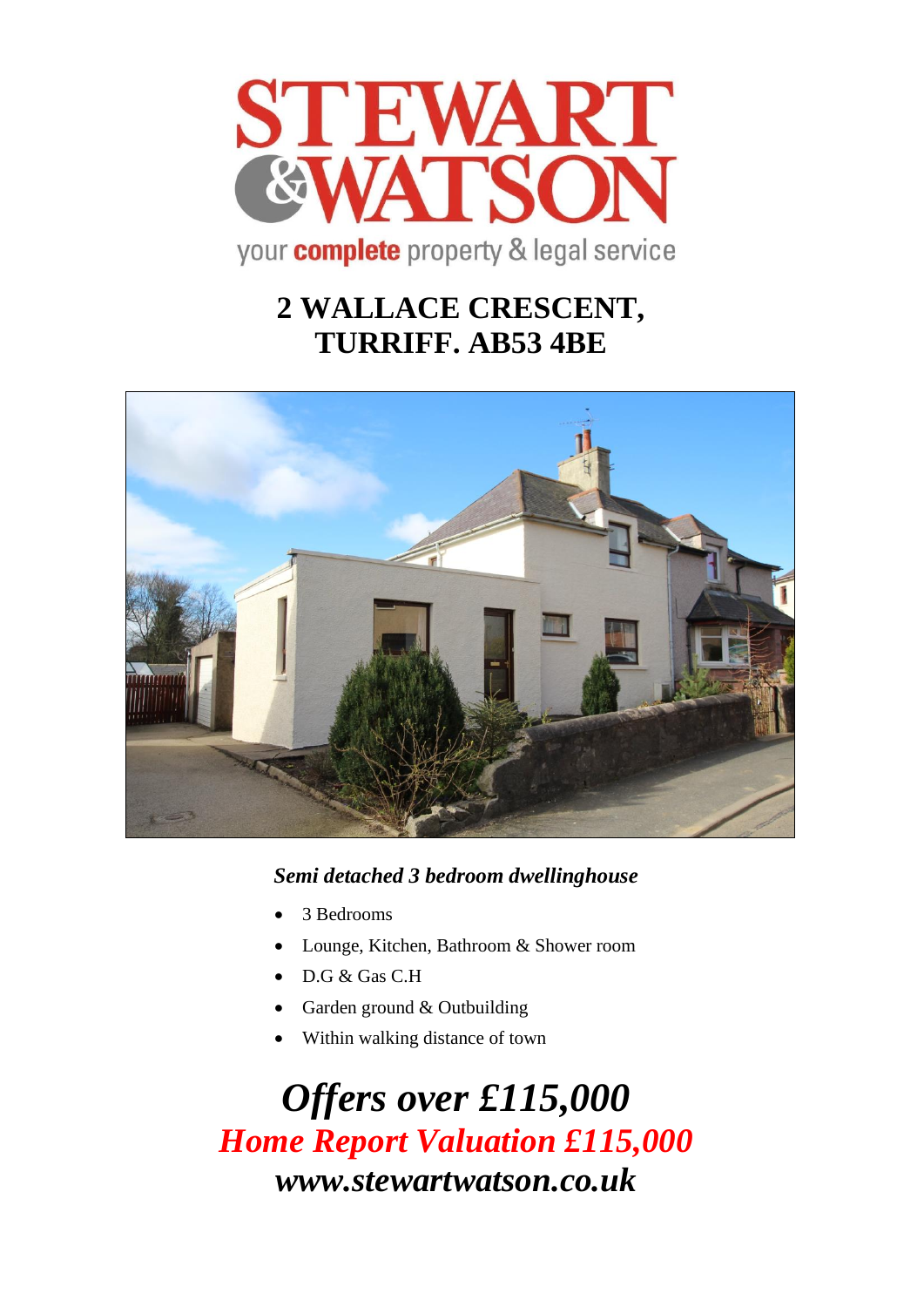### **2 WALLACE CRESCENT, TURRIFF. AB53 4BE**

# **TYPE OF PROPERTY**

This is a three bedroomed semi-detached dwellinghouse which is within walking distance of the town centre. The property is fully double glazed and served by way of mains gas central heating. The accommodation comprises:- Entrance Hall, Lounge, Kitchen, Rear Vestibule, Bathroom and Study/Bedroom on ground floor with two further Bedrooms and Shower Room on the first floor. There is garden ground to the front and rear of the property and also a small Outbuilding.

# **ACCOMMODATION**

This is on two floors and comprises: -

#### **HALL**

With front door, fitted carpet and central heating radiator.

#### **LOUNGE (14' 3" x 12' 7" / 4.35m x 3.87m)**

With understair cupboard, fitted carpet and central heating radiator.



#### **KITCHEN (12' 10" x 7' 1" / 3.68m x 2.16m)**

With fitted units at eye and floor level, one housing the central heating boiler, worktop space incorporating stainless steel sink, gas hob with electric oven below, plumbing for washing machine, vinyl flooring and central heating radiator.



#### **REAR VESTIBULE**

With two cupboard providing storage space, vinyl flooring and back door.

#### **BATHROOM**

With traditional white three piece suite, tiled splashbacks, vinyl flooring and central heating radiator.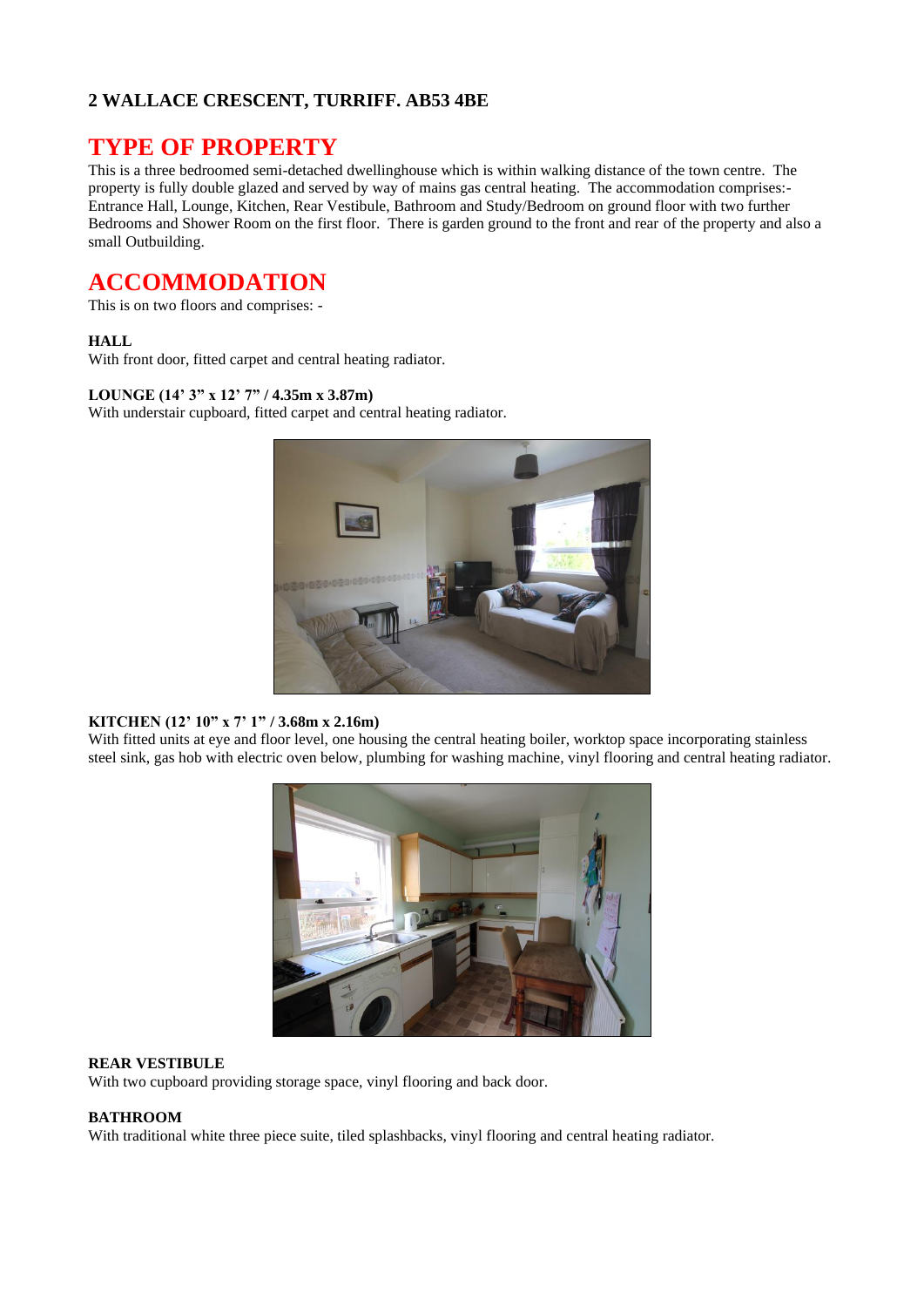#### **BEDROOM/STUDY (11' 5" x 11' 1" ./ 3.50m x 3.38m)**

Currently used as a study with two windows, fitted carpet and central heating radiator.



#### **UPSTAIRS**

A fully carpeted staircase in the hall leads to the upper floor accommodation.

#### **UPPER LANDING**

With fitted carpet, central heating radiator and hatch to loft space.

#### **BEDROOM (12' 11" x 9' 2" / 3.69m x 2.80m at widest point)**

With fitted carpet and central heating radiator.



**BEDROOM (14' 3" x 10' 7" / 4.35m x 3.26m)** With built in cupboard, fitted carpet and central heating radiator.